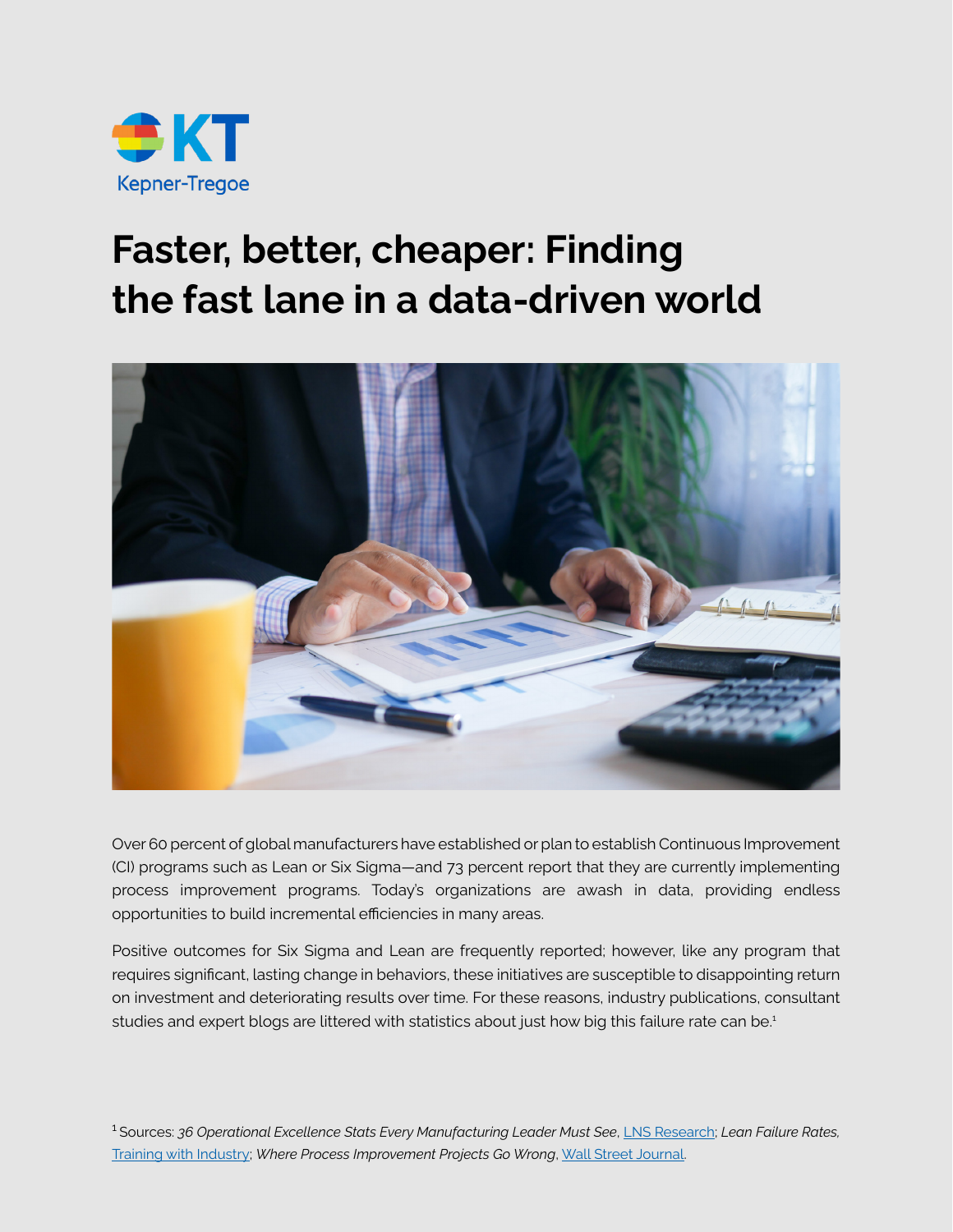No matter your past level of success with improvement programs, the road to Operations Excellence can still be faster, better and cheaper. Success rates can be improved by learning from those who've travelled the Lean and Six Sigma journey ahead of you.

To either optimize an existing CI program or begin the journey, get your bearings and navigate the safest route by asking these questions:

- **1. What are your CI program goals? (In other words, what will success look like?)** By analyzing opportunities to achieve specific goals, you can draw boundaries around what ideas and actions are going to provide the most value.
- **2. Do you have the right team for your improvement goals and do team members have time to devote to CI?** Who can you enlist to help others buy into the journey? In today's flat, lean organizations, people are stretched to meet even their regular obligations. For project success, participants may need to be released from some duties to work effectively on your project team. Look for those who are enthusiastic, flexible and well respected by their peers. In addition, ensure leadership buys in so they can encourage participation and remove roadblocks as needed.
- **3. Are you using a data-driven decision-making process to select the most critical projects?** Once alternative initiatives and opportunities are defined, it is critical to select only those projects that will keep you on the most direct route. Your objectives must drive these selections. But once you make them, don't forget to assess your final portfolio for risks (e.g. a key department or stakeholder is not involved).
- **4. Who is responsible for acting on risk and opportunity along the way?** You can expect the unexpected; the key is to be prepared. If your team has analyzed the potential risks to your project (e.g. losing resources, slipping timeframes), minimized them in advance and planned effective actions to take if they do occur, it can make the difference between project success and failure. In addition, being prepared to seize opportunities along the way can give you a big results acceleration.
- **5. Are you measuring change and giving recognition for employee and project success along the way?** Sustainability, at its core, is making sure that people stay engaged and aren't punished for taking the time to do the right thing. An effective system for measuring, monitoring and managing the process helps ensure compliance and quality. For most people, it is easier to maintain the status quo than make a change. By coaching and providing feedback and support, people understand what is expected and are empowered to embrace change.

**Faster, better, cheaper.** Finding the most direct route to performance improvement can yield greater results in an accelerated timeframe. On the road to Operations Excellence, the fast lane is maximized by focusing people and processes around specific objectives and driving targeted improvements. Are you asking the right questions to navigate this journey? See this infographic, "Navigating Lean, Six [Sigma and other Continuous Improvement Programs"](https://www.kepner-tregoe.com/consulting-services/targeted-performance-improvement/optimizing-lean-six-sigma-infographic/) for tips to reach your goals and keep improving.